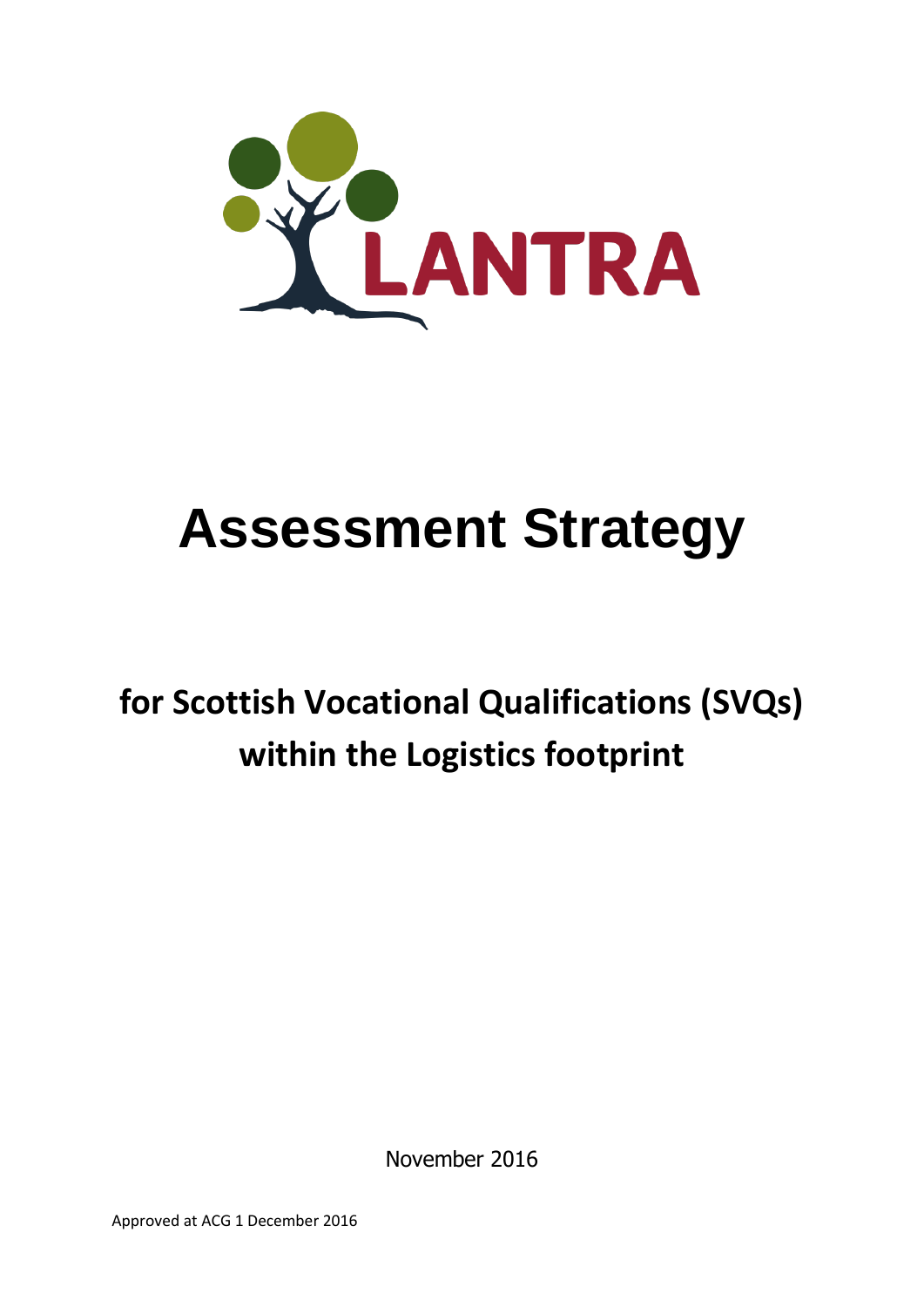# **Contents**

| <b>Section 1</b> | Introduction                                      | 3  |
|------------------|---------------------------------------------------|----|
| <b>Section 2</b> | <b>External Quality Control</b>                   | 4  |
| <b>Section 3</b> | <b>Workplace Assessment</b>                       | 5  |
| <b>Section 4</b> | Simulation                                        | 6  |
| <b>Section 5</b> | Occupational Expertise of Assessors and Verifiers | 6  |
| <b>Annex A</b>   |                                                   | 9  |
| <b>Annex B</b>   |                                                   | 10 |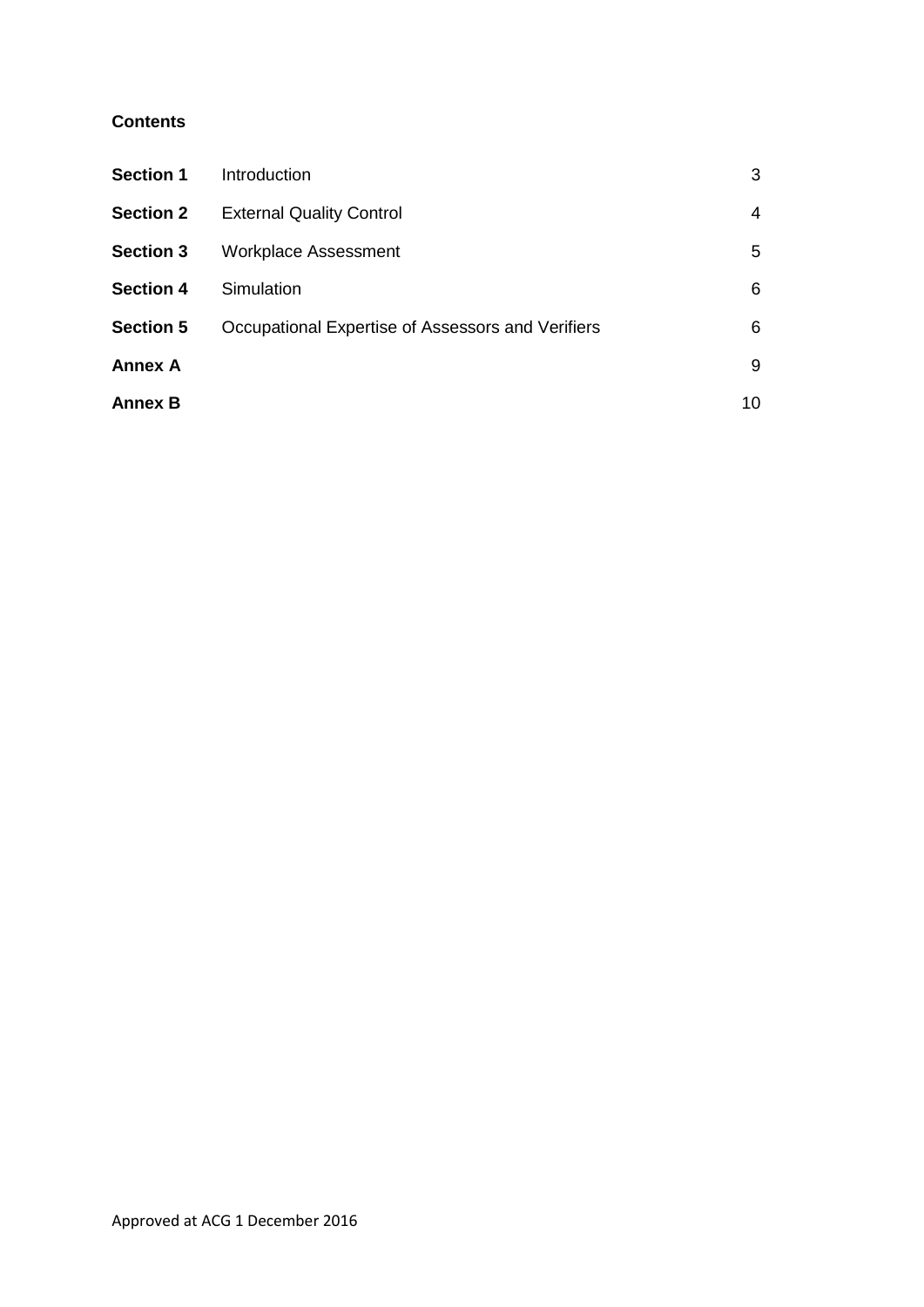# **1 Introduction**

### **This strategy supersedes and replaces the Assessment Strategy for SVQs within the Logistics Footprint (Skills for Logistics SVQs) dated August 2015 approved 2 September 2015 v1.**

This revised Assessment Strategy is compliant with UK legislation relating to age discrimination and reflects the guidance provided to SSCs/SSBs by SQA Accreditation in September 2013.

The principles are in addition to the regulatory requirements that Awarding Bodies must meet as specified by SQA Accreditation.

## **Application of the Strategy**

This Assessment Strategy was updated with the Awarding Bodies who offer the SVQs. This assessment strategy covers the SVQs listed below within the logistics sector.

- SVQ Driving Goods Vehicles at SCQF level 5 van, rigid, articulated/drawbar
- SVQ Driving Goods Vehicles at SCQF level 6
- SVQ in Warehousing, Storage and Distribution at SCQF Level 5
- SVQ in Warehousing, Storage and Distribution at SCQF Level 6
- SVQ in Logistics Operations at SCQF Level 7

The Assessment Strategy is a requirement for any SSC/SSBs and Awarding Bodies (ABs) that import the relevant National Occupational Standards into SVQs.

Annexes describe specific assessment, verification and related certification requirements that will apply to SVQs based on specified NOS. Currently there are two such annexes: Annex A dealing with Driving Goods Vehicles and Annex B dealing with Warehousing and Storage.

#### **Principles for the Assessment Strategy**

The Assessment Strategy is designed to provide overarching principles for the Awarding Bodies that complement the requirements of the regulatory body for SVQs, SQA Accreditation. The Awarding Bodies are responsible for providing quality assurance processes for the assessment of the logistics standards within SVQs. The Awarding Bodies are in the best position to provide detailed assessment guidance and evidence requirements; they will need to consider whether this is achieved individually or collectively.

Suitably qualified and experienced Assessors, Internal Verifiers, and External Verifiers, or the equivalent role, must be allowed to apply their professional judgement however, they must also ensure that they comply with the assessment guidance and evidence requirements in a consistent manner. Assessment should be effective but not overly burdensome, and assessors and verifiers should establish methods to achieve this balance.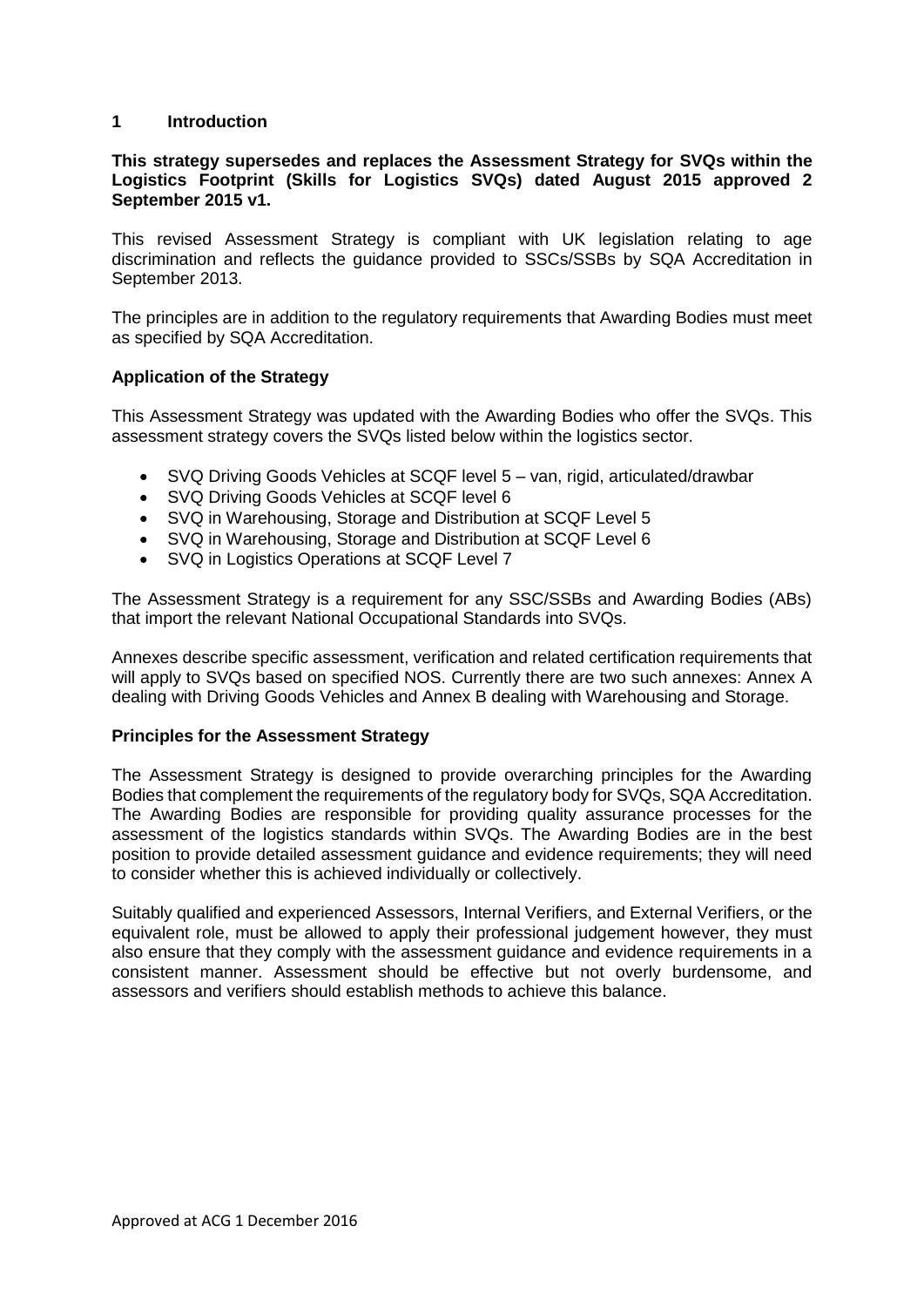# **2 External Quality Control**

The quality assurance principles enshrined in national guidelines produced by the regulatory bodies, if implemented correctly, provide sufficient guidance to the Awarding Bodies in matters relating to the quality assurance and control of SVQs in the logistics sector. If any concerns are raised about the effectiveness of an Awarding Body these objections should be made initially with the relevant Awarding Body, and if necessary, with the regulatory body.

The standards setting body for the logistics sector will meet as required with the Awarding Bodies to discuss and resolve assessment issues. These meetings will seek to improve quality and consistency, and in particular will provide opportunities to identify and address any emerging areas of risk resulting from the performance of assessment centres, and to target external verification activity if necessary. Working with the Awarding Bodies, the standard setting body will:

- facilitate the flow of non-confidential information between the Awarding Bodies relating to the delivery of the logistics qualifications
- collate information and statistics about the take up of the qualifications
- identify trends and developments affecting the delivery of the qualification
- consider any changes in legislation, policies, or other external factors that could affect the legitimacy of the standards and the qualifications
- resolve issues relating to the interpretation of the logistics national occupational standards
- provide ongoing review of feedback on the content of the national occupational standards, particularly to inform incremental review
- report and consider risk factors arising from the performance of assessment centres
- resolve issues relating to the definition of occupational experience of assessors, internal verifiers, and external verifiers

External verifiers will be required to sample the work of all assessors and implement rigorous risk management strategies consistently across all centres for which they are responsible. Internal verifiers should sample evidence from candidates and observe each assessor conducting candidate assessments at regular intervals.

External verifiers should also generally aim to sample the work of candidates at each centre, appropriate to the centre size; number of candidates registered and identified risk rating by the Awarding Body.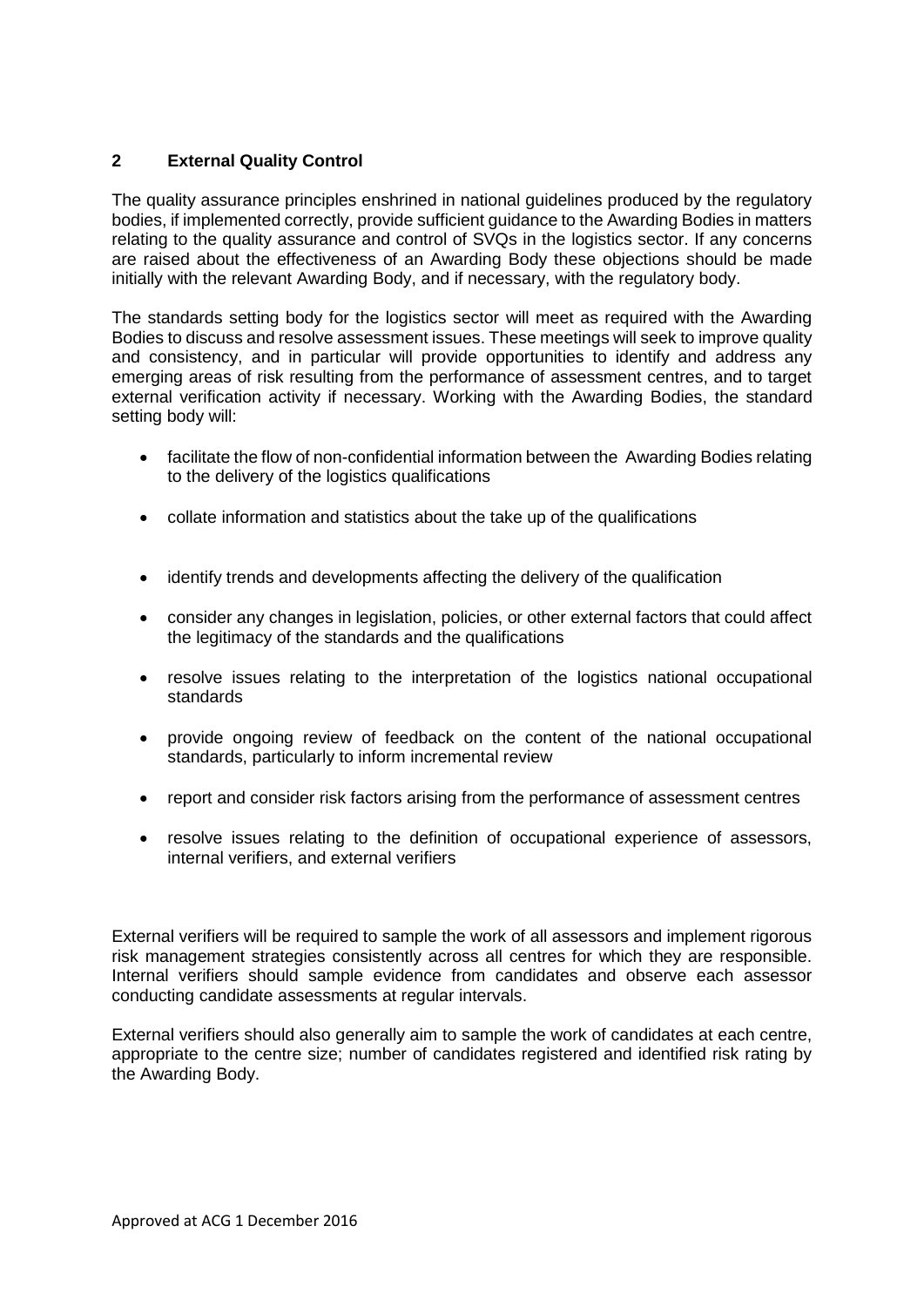# **3 Workplace Assessment**

It is critical to the validity of the SVQs that performance is assessed in the workplace. Therefore, the candidate should be in a relevant job role throughout the period of assessment. All the units of competence in the logistics standards are designed to reflect the expected performance of practitioners in real workplace settings. The standards have been tested to ensure that performance evidence can be collected in a reasonable time and cost. Where a candidate is not in a position to provide evidence due to their current assignment or position, they will need to negotiate suitable opportunities to generate evidence, e.g. through a work placement or a simulation. This must be planned and agreed with the assessment centre and if necessary with employers at the commencement of the qualification.

In addition, the SSC/B recognises that some candidates may use these NOS in the context of a learning environment as part of a programme of preparation for work. In these situations, centres may set up or devise assessment situations as required, with prior agreement of the External Verifier.

The use of witness testimony is recognised as an appropriate tool for assessors in collecting evidence about candidate performance in the workplace. However, before using a witness testimony, assessors must satisfy themselves that:

- Witnesses are clear as to the purpose and use of the testimony
- Witnesses have relevant experience and expertise in the area of competence in which they are providing testimony for
- There is no relationship between the candidate and witness or witness and assessor that might invalidate the testimony.

As a heavily regulated industry most candidates being assessed for a qualification based on the NOS covered within this strategy are also subject to other testing requirements relating to the acquisition of a statutory licence or certificates<sup>1</sup>.

**.** 

 $1$  The most up to date requirements should be checked out on the HSE and DSA websites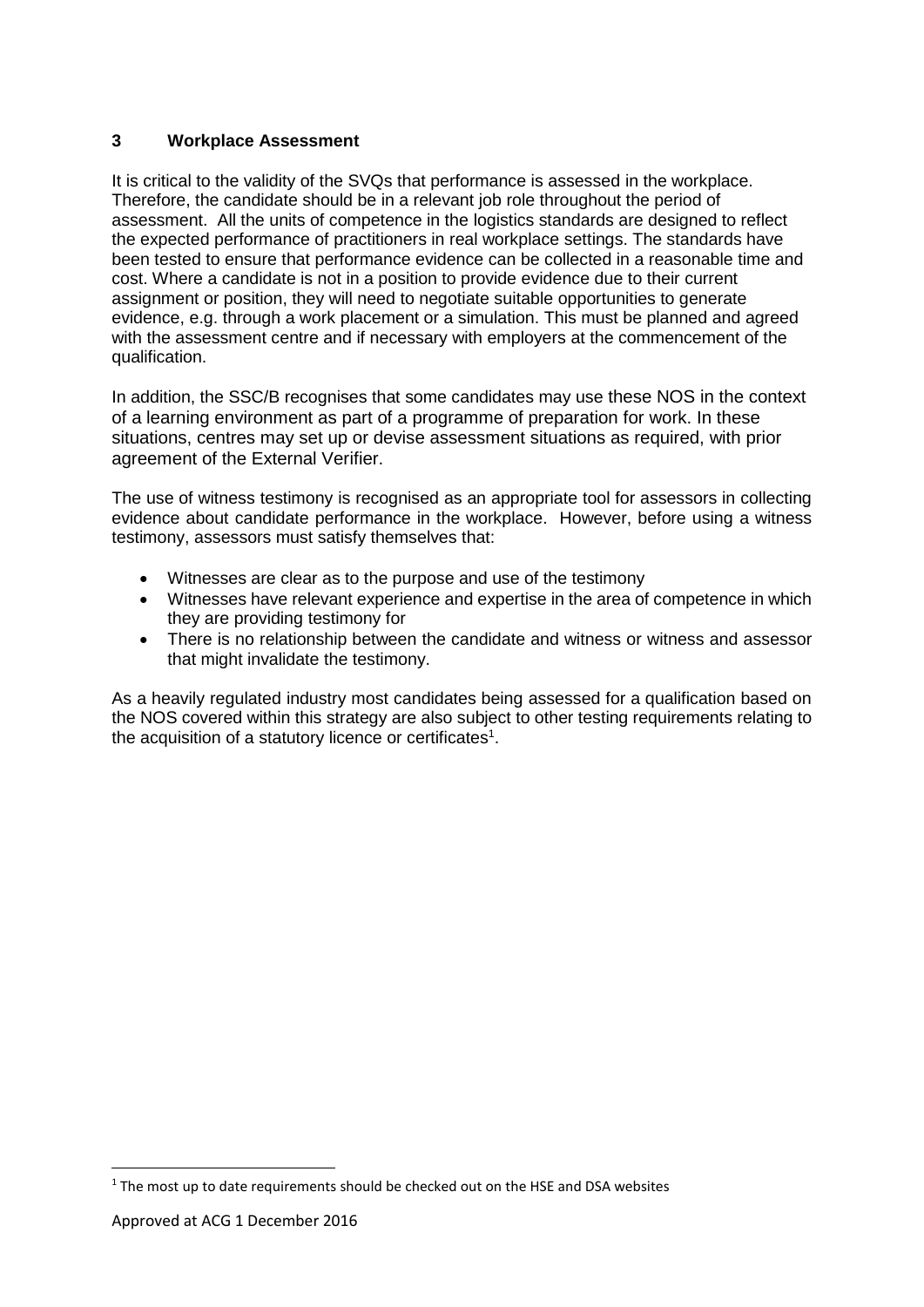# **4 Simulation**

Simulation should not be viewed as a main source of performance evidence in SVQs. The most reliable performance evidence is generated through naturally occurring work activities. It can be disruptive and expensive to create a realistic working environment to provide an alternative to this.

If simulation is required, then this must be agreed with the External Verifier, who will have to decide whether the circumstances warrant its use. Only when other sources of performance evidence cannot be accessed effectively without undue burden on the candidate, should simulation be allowed. External Verifiers should discuss these situations with the Assessor and Candidate, and be able to establish a rationale for the decision. The Awarding Body is responsible for the parameters under which the simulation should operate in order to avoid the use of invalid and unacceptable practice. The need for simulation may result from:

- Safety
- Legislation
- Regulation
- Contingency
- Cost

Where simulation is used to generate evidence of competence, this should not be used as the sole source of evidence for any one unit of competence. Other sources and types of evidence will need to be generated to corroborate the evidence derived from simulation.

# **5 Occupational Expertise of Assessors and Verifiers**

Assessors, or equivalent role, for the SVQs in the logistics sector must be occupationally competent and knowledgeable in respect of the units they are going to assess. The Awarding Body must ensure that assessors have verifiable, relevant and current industry experience and knowledge of the occupational working area at, or above, the level being assessed. This experience and knowledge must be of sufficient depth to be effective and reliable when judging candidate's competence. Assessors' experience and knowledge could be verified by:

- CV and references
- Possession of a relevant SVQ or other equivalent qualification
- Membership of a relevant professional body

The occupational experience must be at a level suitable to the level of the qualification being assessed. To assess SVQs at SCQF level 8, the Assessor must have operated at managerial level or above. For SVQs at SCQF levels 5-7, the Assessor must have operated at technical/operational level or above.

Assessors must also:

- Be familiar with the National Occupational Standards making up the SVQs which they are seeking to assess to be able to interpret and make judgements on current working practices and technologies within the area of work
- Have sufficient time to carry out the role
- Receive an appropriate induction to the SVQs that they are assessing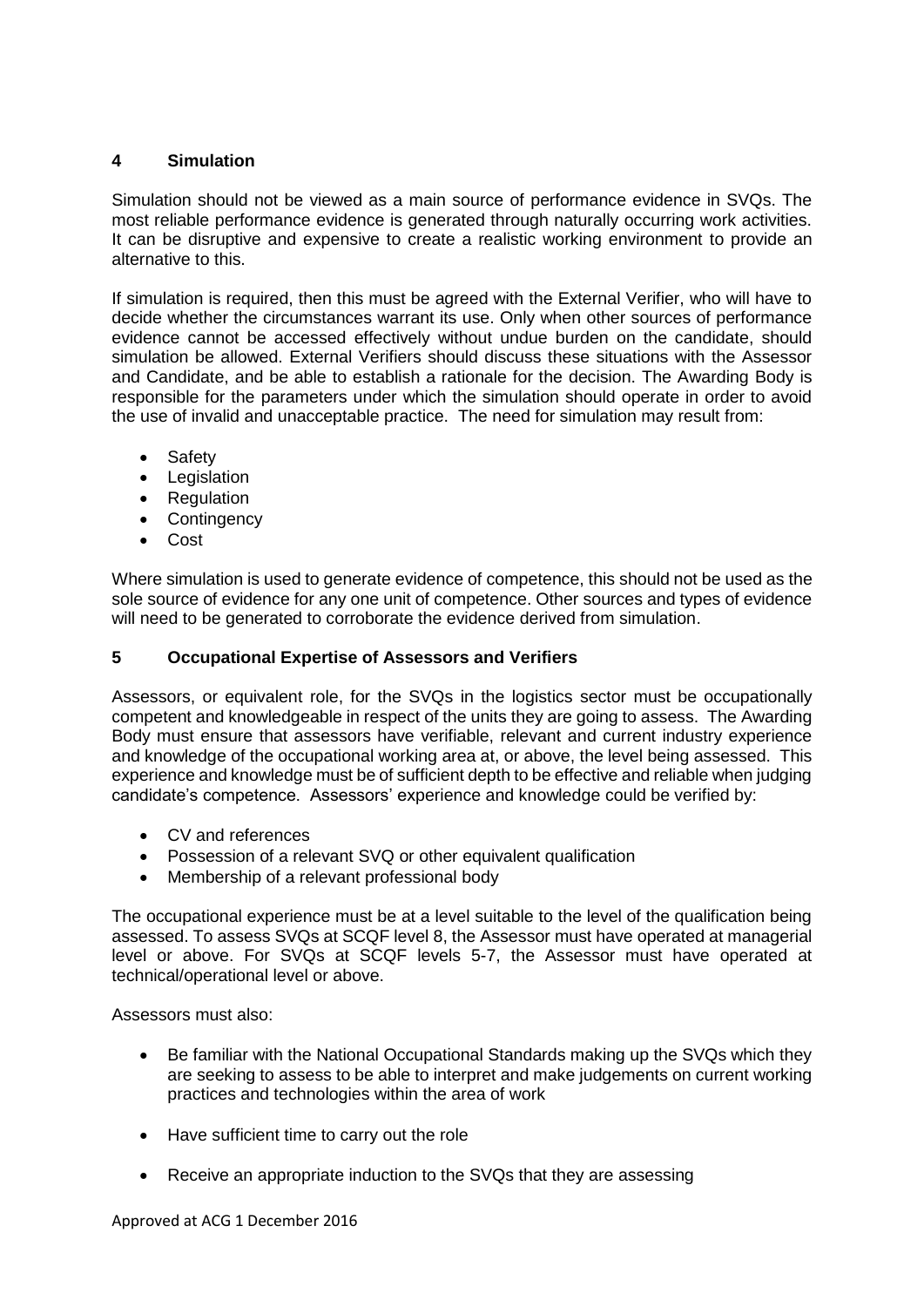- Actively engage in relevant, industry specific continuing professional development activities to keep up-to-date with developments relating to the practice in which they are assessing.
- Hold or be working towards an appropriate Assessor qualification as identified by SQA Accreditation the qualification regulator. Assessors holding older assessor qualifications must be able to demonstrate that they are assessing to the current standards.

Workplace assessment – the role of supervisors and managers in the assessment process. Where employers opt for an employer direct model the qualification requirements specified by the regulator, SQA Accreditation, may be waived as described below:

*The employer direct model is where colleagues, supervisors and or managers in the workplace are involved in the assessment process. Under this model, the employer, with the agreement of their Awarding Body and the approval of SQA Accreditation may choose between*:

 Achieving the appropriate SQA approved unit qualification for assessment and internal verification

Or

 Demonstrate that the employers' training and development activity undertaken to prepare, validate and review these assessment / verification roles is conducted to the National Standards for assessment and verification.

The use of the alternative option described above which waives the need for the regulatory approved units, must be confirmed by prior agreement with the Awarding Body and be applied on an organisation by organisation and qualification by qualification basis.

# **Occupational expertise of Internal Verifiers**

Internal Verifiers or equivalent for the SVQs in logistics must:

- Have an understanding of the role being verified, based upon some occupational expertise and experience in logistics appropriate to the level of SVQ that they are seeking to internally verify, and to the pathway(s) being progressed
- Hold or be working towards an appropriate Internal Verifier qualification as identified by SQA Accreditation the qualification regulator. Internal Verifiers holding older qualifications must be able to demonstrate that they are verifying to the current standards
- Keep up-to-date with developments in relevant logistics practice
- Have a thorough understanding of the National Occupational Standards making up the SVQs which they are seeking to internally verify, and be able to provide advice upon the interpretation of the standards.

# **Occupational expertise of External Verifier**

External Verifiers or equivalent role must hold or be working towards an appropriate External Verifier qualification as identified by SQA Accreditation the qualification regulator. External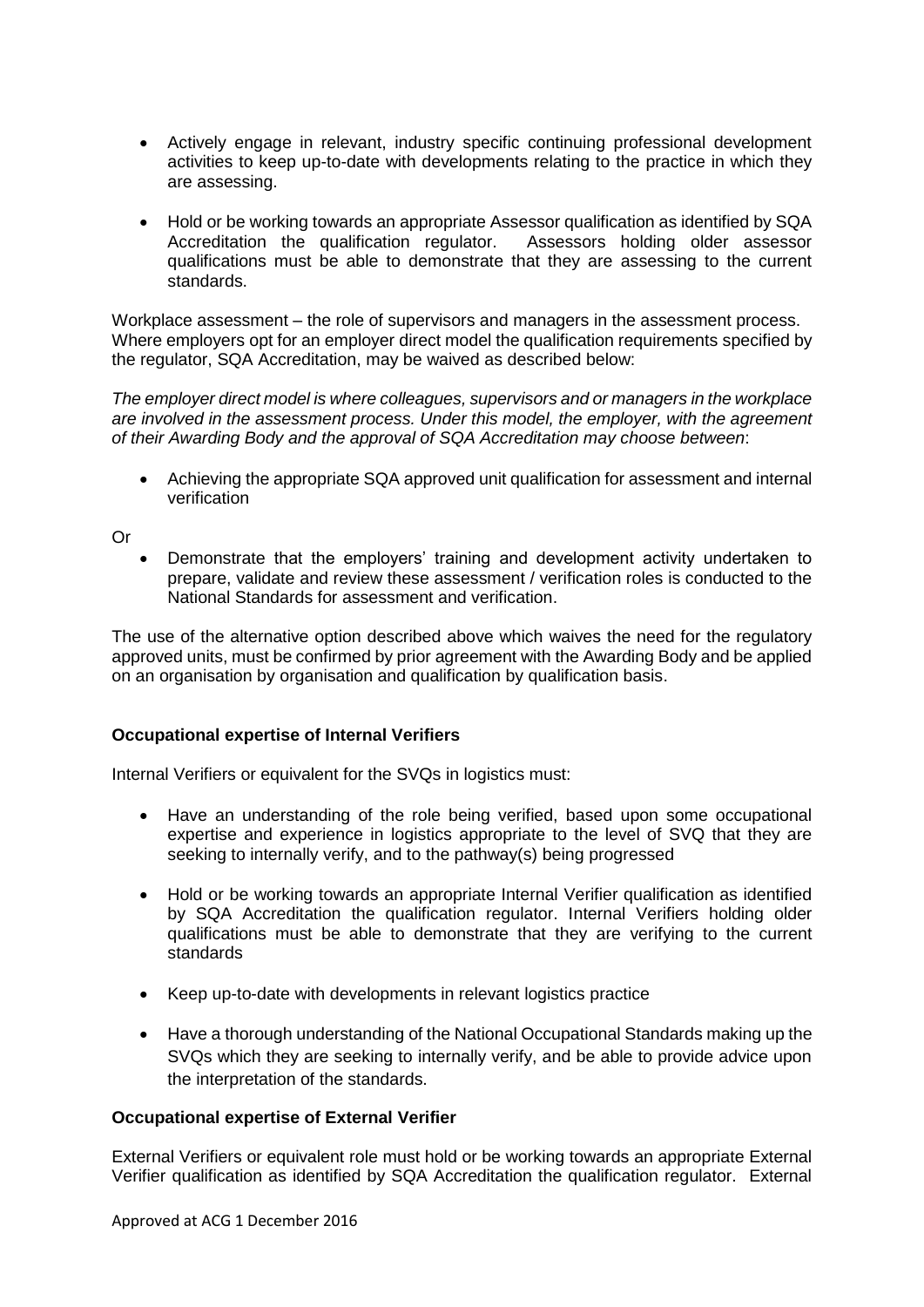Verifiers holding older qualifications must be able to demonstrate that they are verifying to the current standards.

There is no requirement for external verifiers to have occupational experience of working in the logistics sector, but it is highly desirable that they do, and at least have experience in working in related occupational areas. External Verifiers should therefore have some occupational understanding of working in the logistics sector at a level appropriate to the qualifications they are externally verifying.

External Verifiers must have a thorough understanding of the national occupational standards making up the SVQs which they are seeking to externally verify.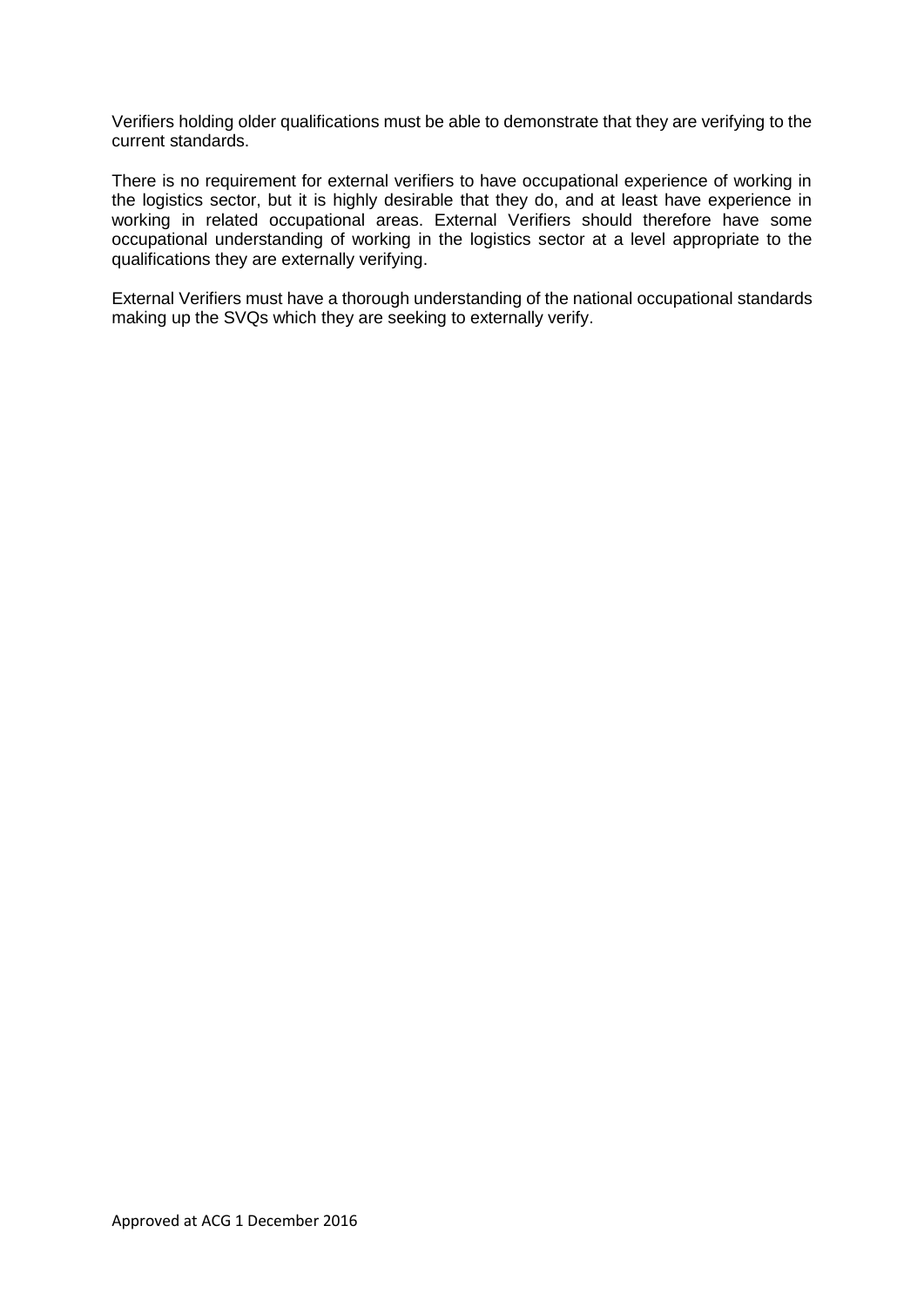# **Annex A**

Specific criteria for the assessment and verification of Driving Goods Vehicles

# **Assessors**

• In the case of the qualification Driving Goods Vehicles assessors must hold a Driving Licence with the entitlement needed to drive the vehicle on which the assessment is being undertaken

• Assessors must satisfy the external verifier that they are occupationally competent in the employment context in which assessment is undertaken

• When assessment takes place in the context of the movement or handling of dangerous goods the assessor must hold a current ADR certificate.

#### **Internal Verifiers**

• In the case of the qualification Driving Goods Vehicles internal verifiers must have a working knowledge of the DVLA Driving Licence regulations relating to the candidate and the vehicle on which the assessment is being undertaken

• When assessment takes place in the context of the management, movement or handling of dangerous goods the internal verifier must have a working knowledge of ADR certification and the risks associated with the transport of dangerous goods.

## **External Verifiers**

• When assessment takes place in the context of the handling of dangerous goods the external verifier must have a working knowledge of ADR certification and the risks associated with the transport of dangerous goods.